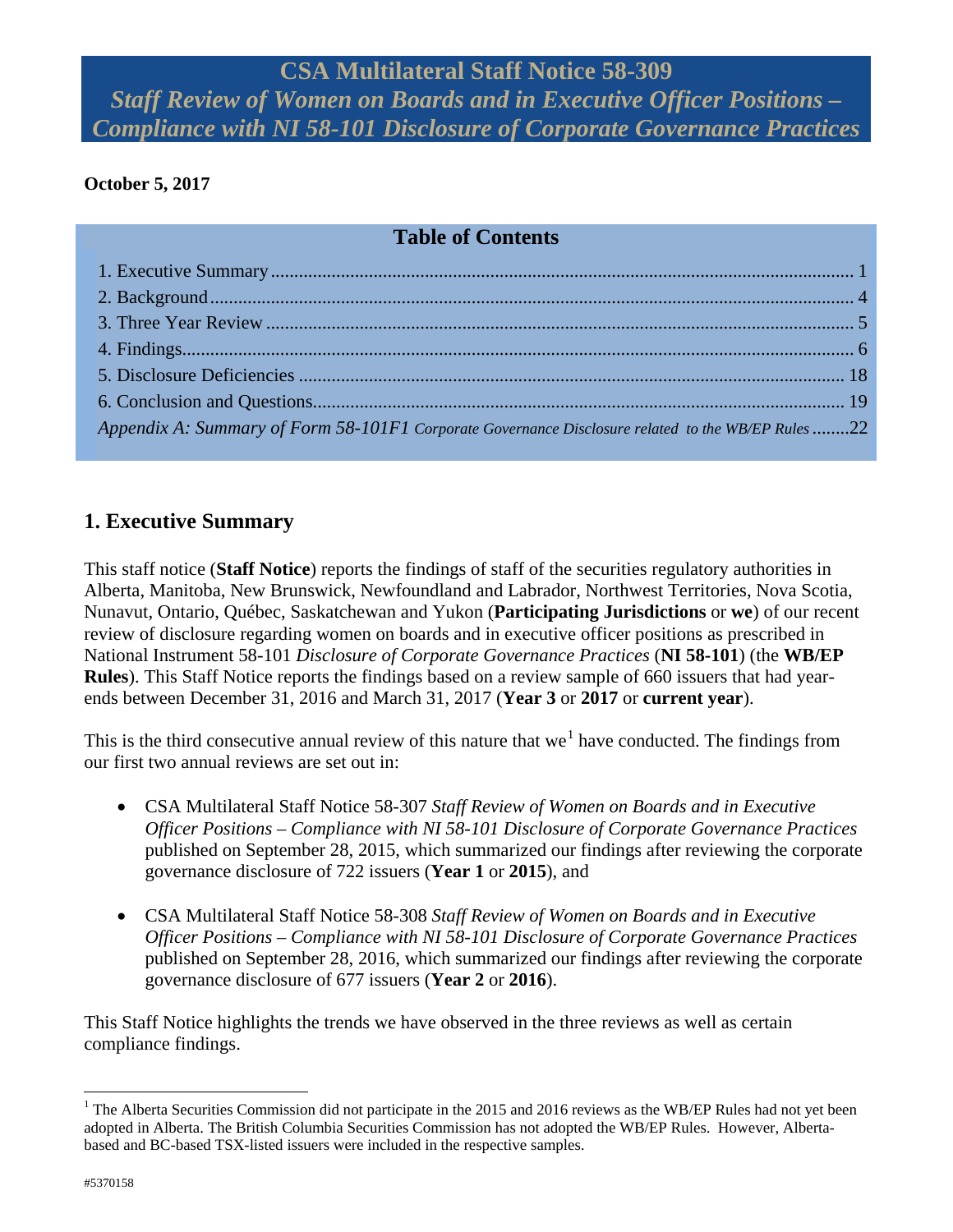## *Key findings and observed trends at a glance*

The table below provides a snapshot of the key findings from our reviews:

| <b>Findings</b>                                                                  | Year 1 | Year 2 | Year 3              |  |
|----------------------------------------------------------------------------------|--------|--------|---------------------|--|
| <b>Board Representation</b>                                                      |        |        |                     |  |
| Total board seats occupied by women                                              | 11%    | 12%    | 14%                 |  |
| Issuers with at least one woman on their                                         | 49%    | 55%    | 61%                 |  |
| board                                                                            |        |        |                     |  |
| Issuers with three or more women on their                                        | 8%     | 10%    | 11%                 |  |
| board                                                                            |        |        |                     |  |
| Board seats occupied by women for issuers                                        | 16%    | 18%    | 20%                 |  |
| with over \$1 billion market capitalization                                      |        |        |                     |  |
| Board seats occupied by women for issuers                                        | 21%    | 23%    | 24%                 |  |
| with over \$10 billion market capitalization                                     |        |        |                     |  |
| Board vacancies filled by women                                                  | --     | --     | $26\%$ <sup>2</sup> |  |
|                                                                                  |        |        |                     |  |
| <b>Executive Officers</b>                                                        |        |        |                     |  |
| Issuers with at least one woman in                                               | 60%    | 59%    | 62%                 |  |
| executive officer positions                                                      |        |        |                     |  |
|                                                                                  |        |        |                     |  |
| <b>Policies</b>                                                                  |        |        |                     |  |
| Issuers that adopted a policy relating to the                                    | 15%    | 21%    | 35%                 |  |
| representation of women on their board                                           |        |        |                     |  |
|                                                                                  |        |        |                     |  |
| <b>Targets</b>                                                                   |        |        |                     |  |
| Issuers that adopted targets for the                                             | 7%     | 9%     | 11%                 |  |
| representation of women on their board                                           |        |        |                     |  |
| Issuers that adopted targets for the                                             | 2%     | 2%     | 3%                  |  |
| representation of women in executive                                             |        |        |                     |  |
| officer positions                                                                |        |        |                     |  |
|                                                                                  |        |        |                     |  |
| <b>Identification and Nominating Process</b>                                     |        |        |                     |  |
| Issuers that considered the representation                                       | 60%    | 66%    | 65%                 |  |
| of women on their boards as part of the<br>director identification and selection |        |        |                     |  |
|                                                                                  |        |        |                     |  |
| process<br>Issuers that considered the representation                            | 53%    | 58%    | 58%                 |  |
| of women in executive officer                                                    |        |        |                     |  |
| appointments                                                                     |        |        |                     |  |
|                                                                                  |        |        |                     |  |
| <b>Term Limits</b>                                                               |        |        |                     |  |
| Issuers that adopted director term limits                                        | 19%    | 20%    | 21%                 |  |
|                                                                                  |        |        |                     |  |



executive officer positions

<span id="page-1-0"></span> $2^{2}$  Board vacancies filled by women were not reported in Year 1 and Year 2.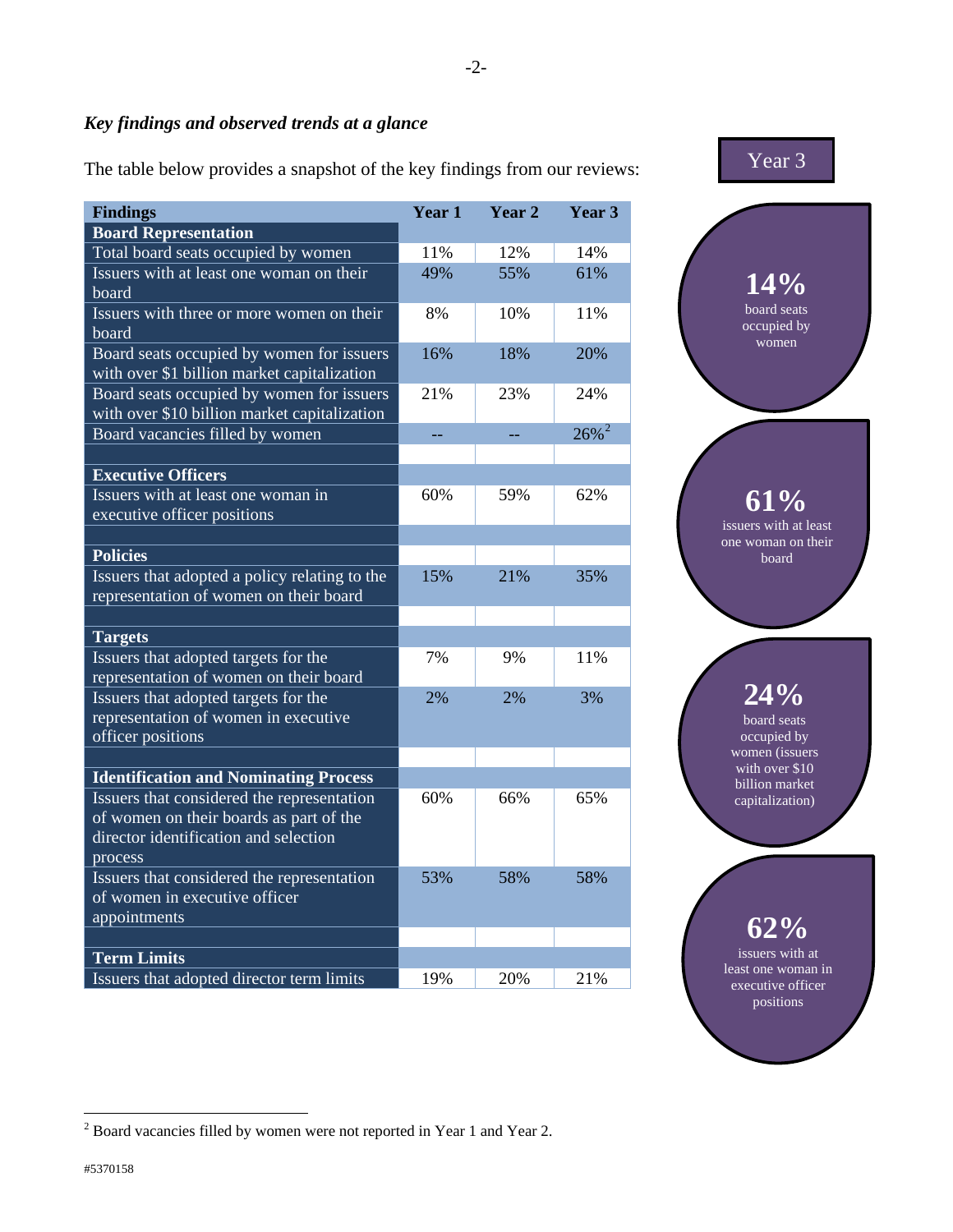## *Compliance findings*

In our review, we noted the following:

| <b>Topic</b>                   | <b>Findings</b>                                                                                                                                                                                                                                                                         |
|--------------------------------|-----------------------------------------------------------------------------------------------------------------------------------------------------------------------------------------------------------------------------------------------------------------------------------------|
|                                | 97% of issuers disclosed the number or percentage of women on<br>their boards.                                                                                                                                                                                                          |
| <b>Representation of women</b> | 94% of issuers disclosed the number or percentage of women in<br>$\bullet$<br>executive officer positions.                                                                                                                                                                              |
|                                | 99% of issuers disclosed whether they had adopted a policy<br>$\bullet$<br>relating to the identification and nomination of women directors.                                                                                                                                            |
| <b>Policies</b>                | Of the issuers that disclosed that they had not adopted such a<br>$\bullet$<br>policy, 94% disclosed why they had not done so.                                                                                                                                                          |
|                                | 96% of issuers disclosed whether they had set targets for the<br>$\bullet$<br>representation of women on their boards.                                                                                                                                                                  |
|                                | 95% of issuers disclosed whether they had set targets for the<br>representation of women in executive officer positions.                                                                                                                                                                |
| <b>Targets</b>                 | Where no such targets were set, 94% of issuers disclosed that fact<br>$\bullet$<br>and why they had not done so in connection with the<br>representation of women on their board, while 93% did so in<br>connection with the representation of women in executive officer<br>positions. |
|                                | 98% of issuers disclosed whether they had adopted director term<br>$\bullet$<br>limits, other mechanisms of board renewal or both.                                                                                                                                                      |
| <b>Director term limits</b>    | Of issuers that had not adopted these measures, 97% disclosed<br>$\bullet$<br>their reasons for not doing so.                                                                                                                                                                           |

While a qualitative assessment of disclosure was not the focus of our review, we noted instances where disclosure required by the WB/EP Rules was vague or boilerplate in nature. We have identified areas for improvement in section 5 *Disclosure Deficiencies* of this Staff Notice.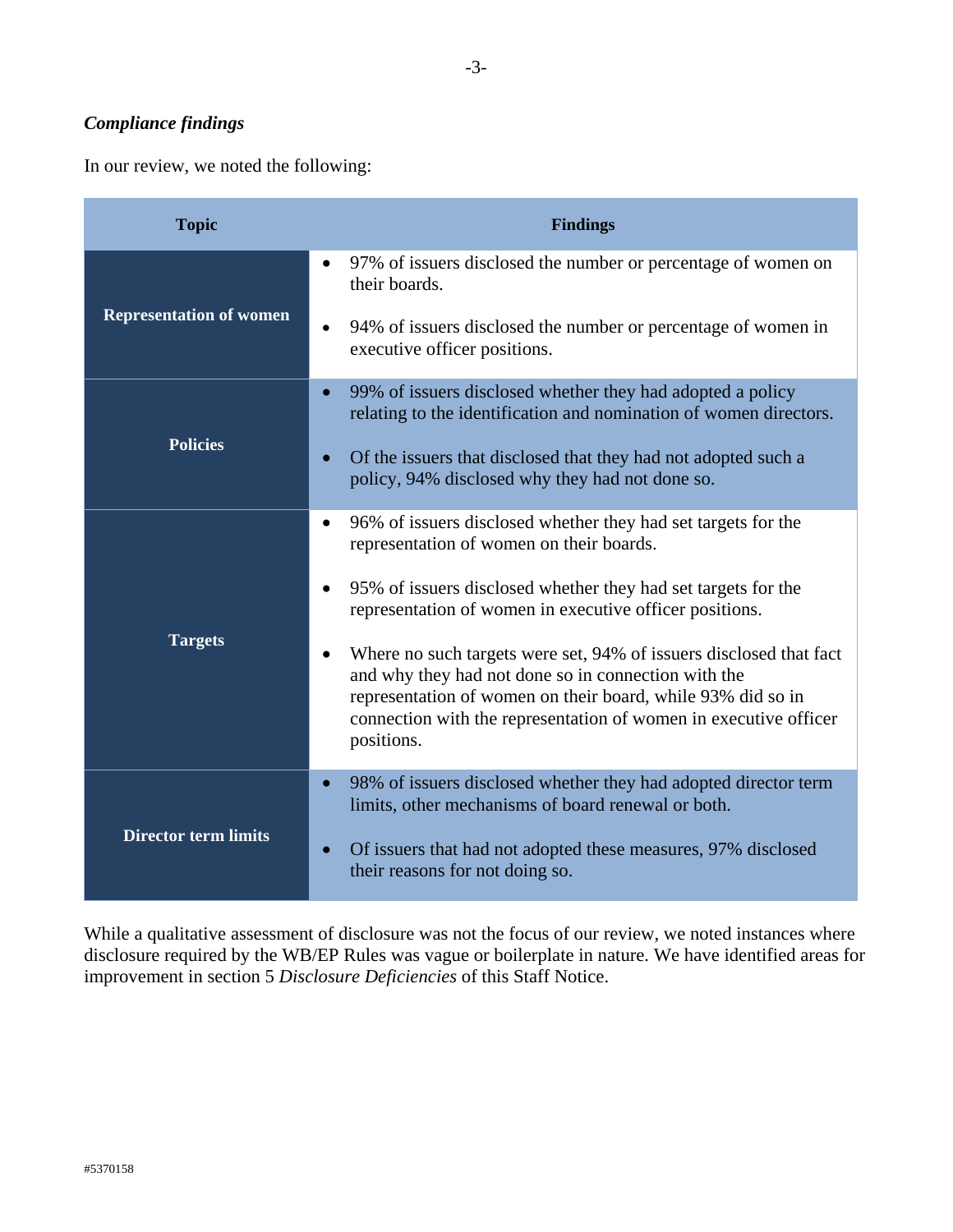## <span id="page-3-0"></span>**2. Background**

#### *Disclosure requirements*

On December [3](#page-3-1)1, 2014, the Participating Jurisdictions<sup>3</sup> implemented the WB/EP Rules which require that, on an annual basis, a non-venture issuer disclose:

-4-

- the number and percentage of women on its board of directors (**board**) and in executive officer positions;
- whether it has a written policy relating to the identification and nomination of women directors;
- whether it has targets for the number or percentage of women on its board and in executive officer positions;
- if it considers the representation of women in its director identification and selection processes and in its executive officer appointments; and
- whether it has director term limits or other mechanisms of board renewal.

In the event that a non-venture issuer does not have a written policy relating to the identification and nomination of women directors; does not have targets for the number or percentage of women on its board and in executive officer positions; does not consider the representation of women in its director identification and selection processes and in its executive officer appointments; or does not have director term limits or other mechanisms of board renewal, the WB/EP Rules require the issuer to explain why not.

The WB/EP Rules are intended to increase transparency for investors and other stakeholders regarding the representation of women on boards and in executive officer positions, and the approach that specific issuers take in respect of such representation. This transparency is intended to assist investors when making investment and voting decisions.

Refer to **Appendix A**, which includes a summary of the disclosure requirements of Form 58-101F1 *Corporate Governance Disclosure* of NI 58-101 **(Form 58-101F1)** related to the WB/EP Rules.

<span id="page-3-1"></span> $3$  On December 31, 2014, the Participating Jurisdictions excluded the Alberta Securities Commission. The Alberta Securities Commission subsequently adopted the WB/EP Rules effective December 31, 2016.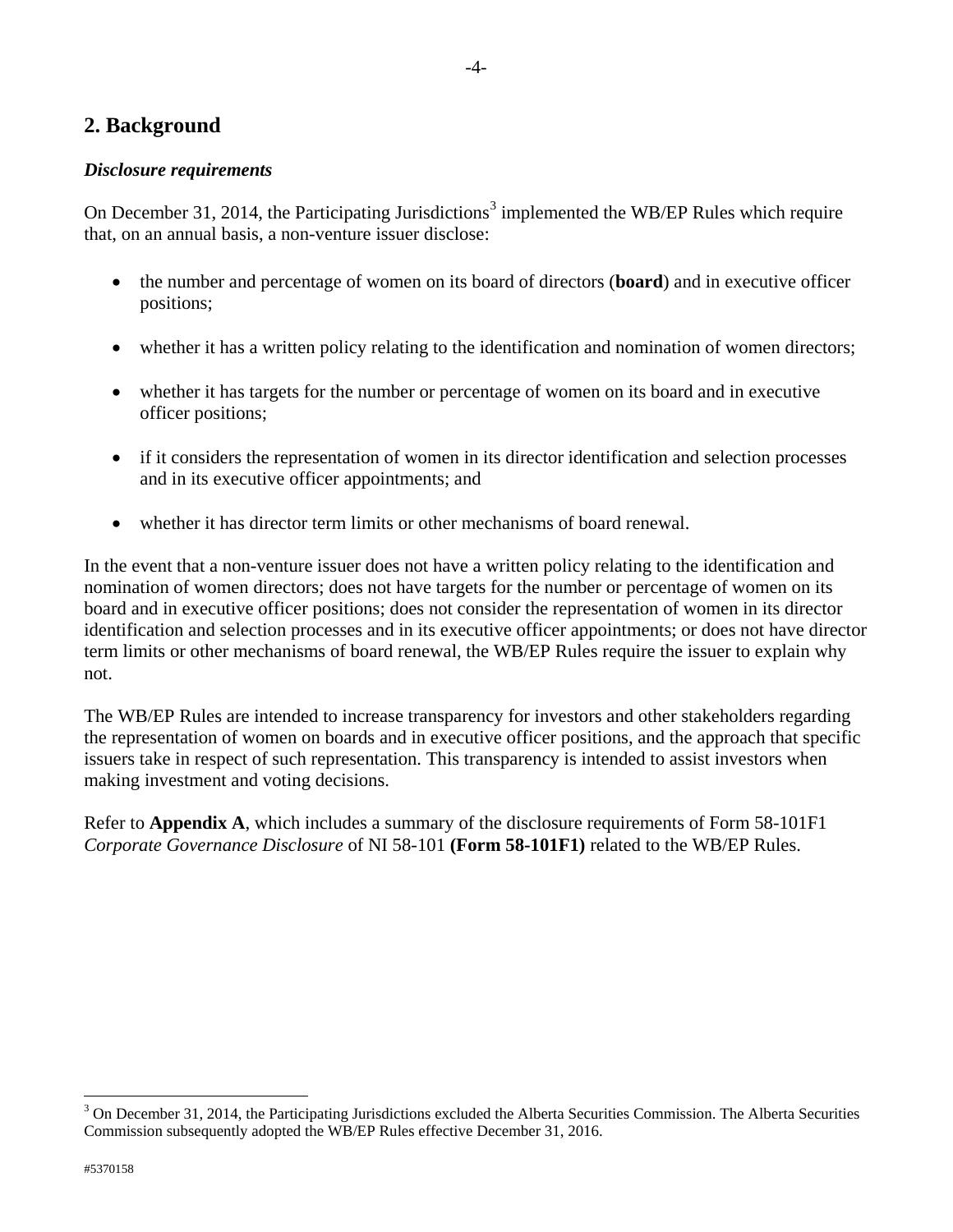## <span id="page-4-0"></span>**3. Three Year Review**

This is the third consecutive annual issue-oriented review of disclosure provided under the WB/EP Rules.

#### *Sample*

As of May 31, 2017, approximately 1,500 issuers were listed on the Toronto Stock Exchange (**TSX**), of which 788 were subject to NI 58-101.<sup>[4](#page-4-1)</sup> Of these issuers, we reviewed the disclosure of the 660 issuers that had year-ends between December 31, 2016 and March 31, 2017, and filed information circulars or annual information forms by July 31, 2017.<sup>[5](#page-4-2)</sup> To remain consistent with the scope of the reviews we conducted in Year 2 and in Year 1, we did not review the disclosure of issuers with year-ends outside of the December 31 to March 31 time frame. Because of this, our findings, and the comparisons between the current year, Year 2 and Year 1, provide only a partial picture. In particular, the larger Canadian banks, which are part of an industry that has generally been an early adopter of diversity initiatives, are not captured in our reviews.<sup>[6](#page-4-3)</sup>

The issuers in the current year, Year 2 and Year 1 samples vary for several reasons including:

- issuers being delisted from the TSX;
- issuers' listings of securities being moved to the TSX-V;
- corporate reorganizations resulting in issuers no longer being listed on the TSX; and
- issuers filing information circulars after July 31, 2017.

These sample differences could have impacted our comparisons of findings between the current year, Year 2 and Year 1.

Once all issuers have filed their corporate governance disclosure required by the WB/EP Rules for three consecutive years, we intend to publish the data to complete the three year review.

### *Market capitalization and industries in current sample*

The market capitalization of the majority of the issuers in the sample was less than \$1 billion (65%) as detailed in Figure 3.1 below. 40% of issuers in the sample had a market capitalization of less than \$250 million.

<span id="page-4-1"></span><sup>4</sup> Issuers excluded from our review included: (i) approximately 650 exchange-traded funds or closed-end funds; (ii) issuers that moved the listing of their securities from the TSX Venture Exchange (**TSX-V**) to the TSX in 2017; and (iii) other issuers such as designated foreign issuers and SEC foreign issuers that are exempt from the requirement

<span id="page-4-3"></span><span id="page-4-2"></span> $\frac{5}{1}$  This approach is consistent with our Year 2 and Year 1 reviews.<br><sup>6</sup> The six largest banks had an average of 35% of women on their boards based on their 2017 information circulars filed for their years ending October 31, 2016.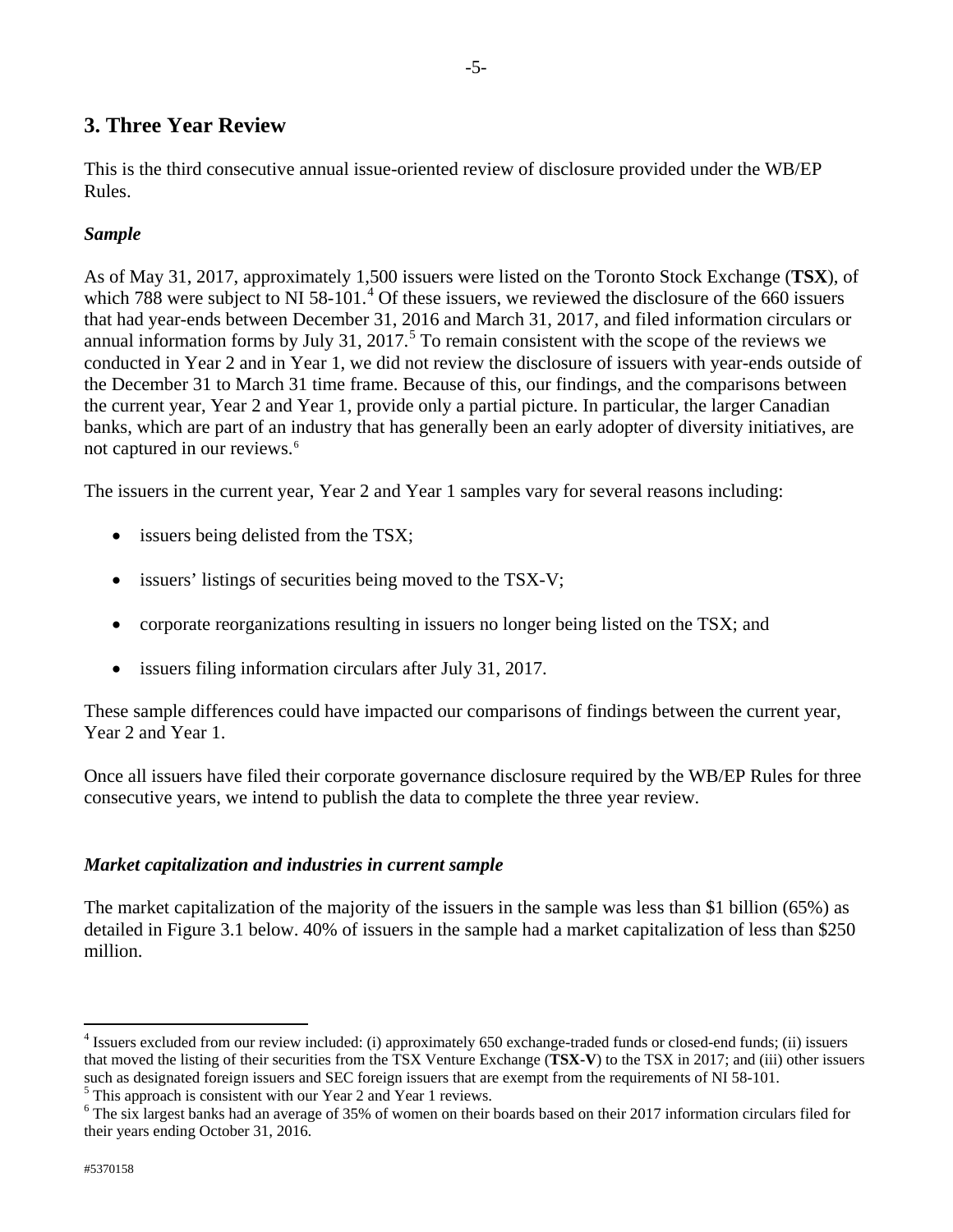Just over 40% of the issuers were in either the mining or oil and gas industries, with each of the remaining industries constituting between 4% to 13% of issuers as noted in Figure 3.2 below. Of the issuers in the mining and oil and gas industries, 77% and 65%, respectively, had a market capitalization of less than \$1 billion.

The relationship between issuer size as measured by market capitalization and the adoption by issuers of initiatives to increase the representation of women on their boards and/or in executive officer positions has been consistent over the last three years.





# <span id="page-5-0"></span>**4. Findings**

|                | The following section summarizes our findings in each of the five key areas:                                                                                                            |
|----------------|-----------------------------------------------------------------------------------------------------------------------------------------------------------------------------------------|
| $\mathbf{A}$ . | Number of women on the board and in executive officer positions                                                                                                                         |
| <b>B.</b>      | Policies regarding the representation of women on the board                                                                                                                             |
| $\mathbf{C}$ . | Issuer's targets regarding the representation of women on the board and in executive<br>officer positions                                                                               |
| D.             | Consideration of the representation of women in the director identification and selection<br>process and consideration of the representation of women in executive officer appointments |
| E.             | Director term limits and other mechanisms of board renewal                                                                                                                              |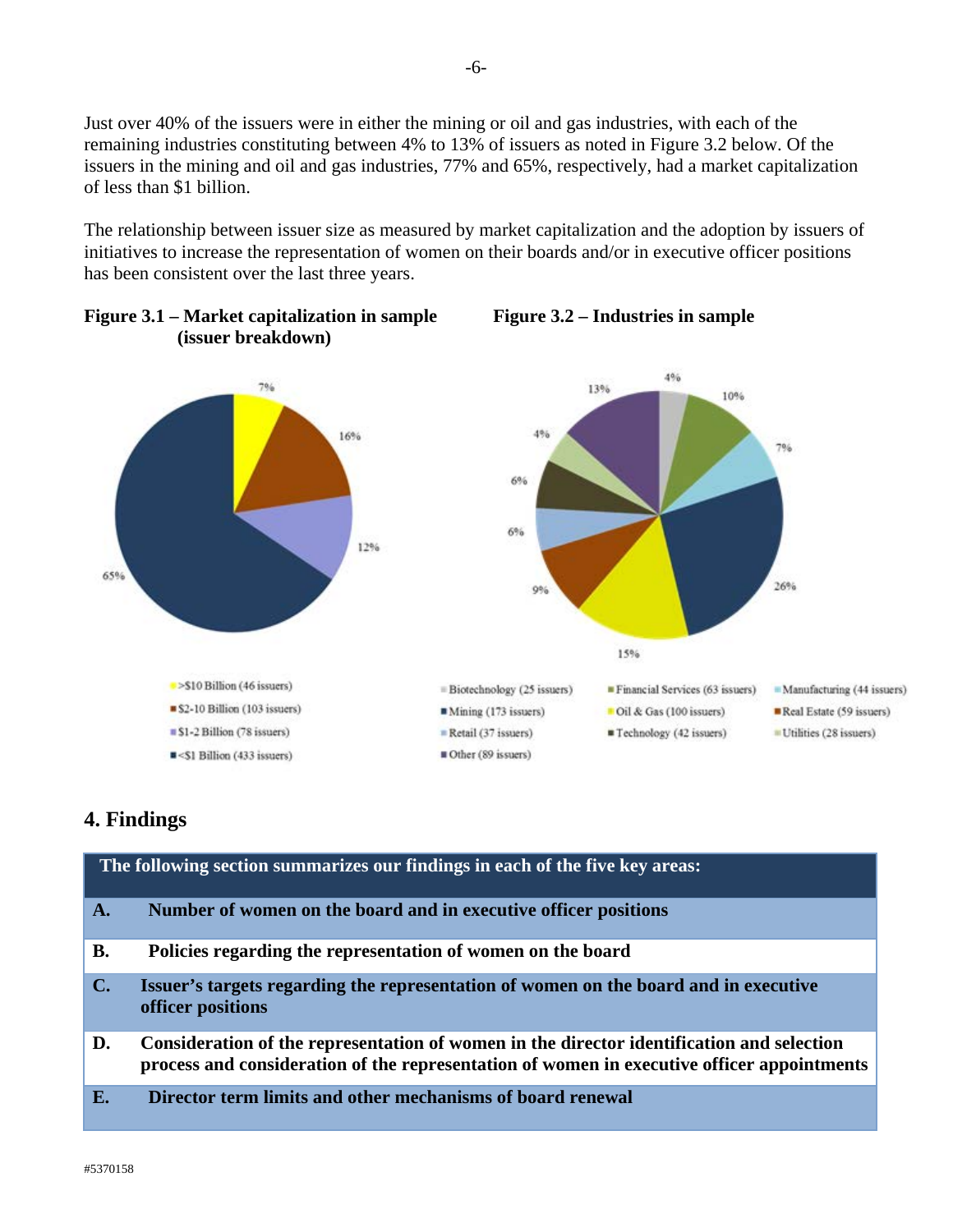## A. Number of women on the board and in executive officer positions<sup>7</sup>

The number or percentage of women on their boards was disclosed by 97% of issuers in the sample and the number or percentage of women in executive officer positions was disclosed by 94% of issuers. Although this is an increase in disclosure over Year 2 and Year 1, we remind issuers that they must disclose both the number and percentage for the representation of women on their boards and in executive officer positions each year.<sup>8</sup>

#### *(i) Board*

Figure 4.1 illustrates that 61% of issuers had at least one woman on their board, which represents a 6% increase over Year 2 and a 12% increase over Year 1. Further, the number of issuers with one, two, three or more women on their boards has increased each year over the three years covered by our reviews.

*Issuers must provide both the number and percentage of women on their board and in executive officer positions each year* 

#### **Percentage of issuers with at least one woman on their board**







<sup>-</sup>7 Refer to Appendix A (Item 15 of Form 58-101F1).

<sup>&</sup>lt;sup>8</sup> If an issuer discloses the number, but not the percentage, of its executive officers who are women, investors may not be able to readily determine the proportion of women in executive officer positions as the total number of the issuer's executive officers may not be disclosed.

<sup>9</sup> Based on 722 issuers in 2015, 677 issuers in 2016 and 660 issuers in 2017.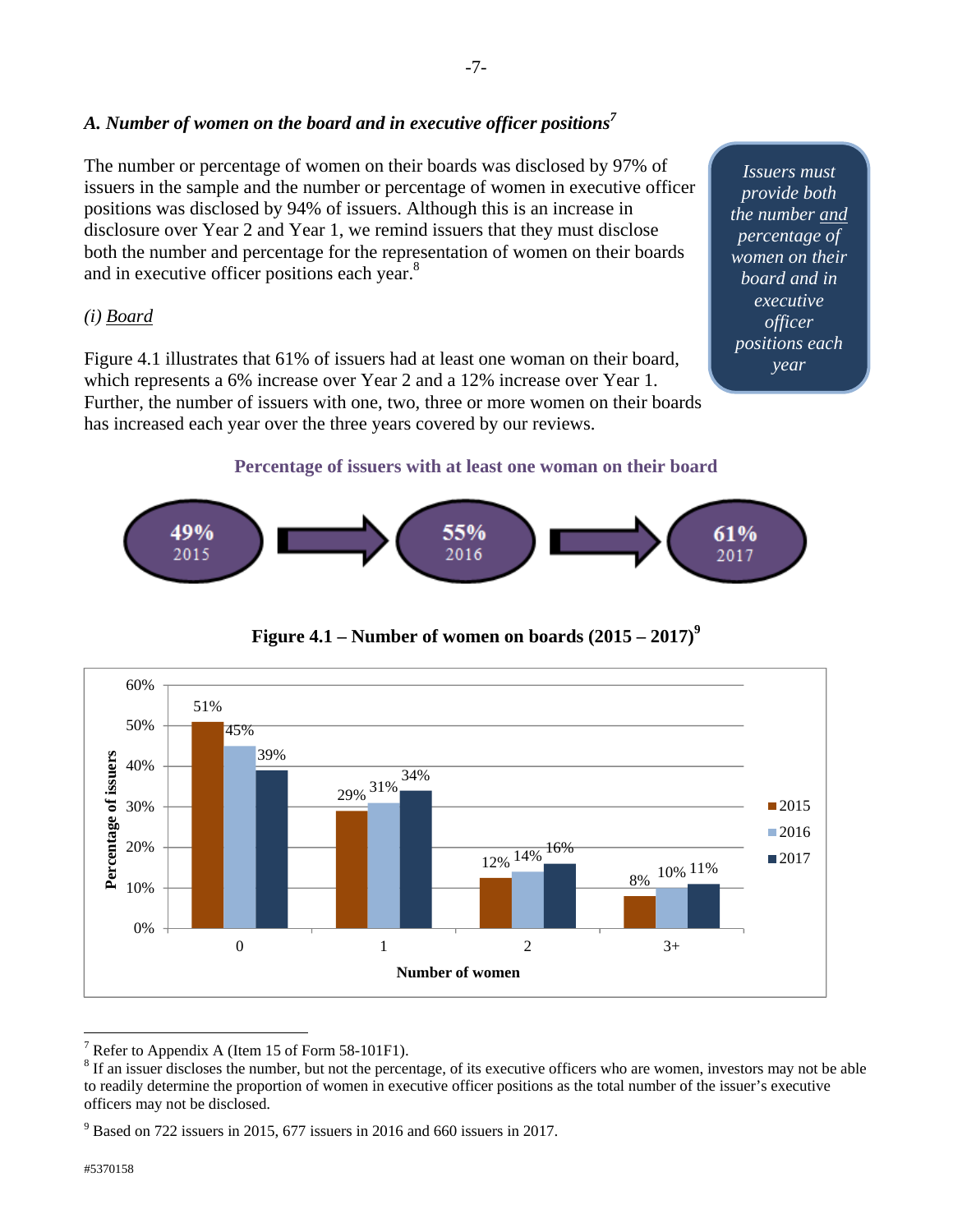The overall percentage of board seats occupied by women was 14% compared to 12% in Year 2 and 11% in Year 1. Of the issuers in the sample, 15% added one or more women to their boards in the current year, compared to [10](#page-7-0)% in Year  $2^{10}$  and 15% in Year 1.<sup>[11](#page-7-1)</sup>



Similar to Year 2, the number of women on boards increased with the size of the issuer. Figure 4.2 shows that the number of board seats occupied by women has increased in all categories of issuer sizes over the three years covered by our review. In the case of issuers with a market capitalization of greater than \$10 billion, 24% of board seats are now held by women.



#### **Figure 4.2 - Board seats occupied by women, by issuer size (2015 – 2017)**

<span id="page-7-0"></span> $10$  Based on 613 issuers that we reviewed in Year 2.

<span id="page-7-1"></span> $11$  Based on 649 issuers that we reviewed in Year 1.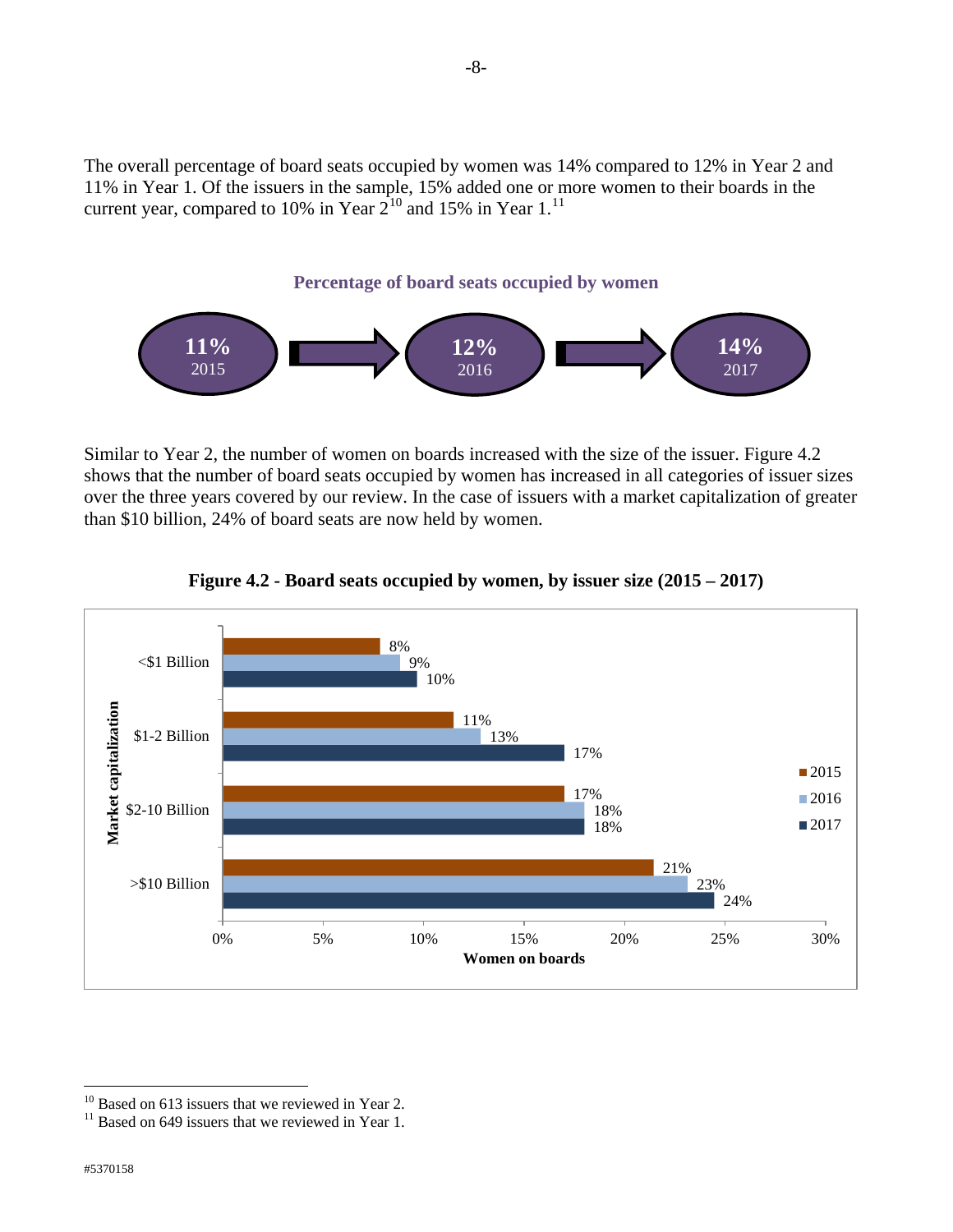The number of women on boards varied significantly by industry. As noted in Figure 4.3, the retail industry had the greatest percentage of issuers with one or more women on their boards (89%), followed by the utilities industry (86%) and the manufacturing industry (84%), compared to 79%, 82% and 68% respectively in Year 2 and 78%, 86% and 60% respectively in Year 1. The retail and manufacturing industries both reported double digit increases over Year 2 and Year 1 in the percentage of issuers with one or more women on their boards.

Mining issuers also reported double digit increases over Year 2 and Year 1 in the percentage of issuers with one or more women on their boards. Although there was an increase in the percentage of mining, oil and gas and technology issuers with one or more women on their boards, consistent with Year 2 and Year 1, these industries had the lowest percentages of issuers with one or more women on their boards. Specifically, of issuers in the mining and oil and gas industries, 54% and 45% respectively reported that they had one or more women on their boards, increasing from the 38% and 40% reported in Year 2 and from the 35% and 40% reported in Year 1. In the technology industry, 52% of issuers reported that they had one or more women on their boards, which is consistent with the percentage in Year 2. In Year 1, 39% of issuers in the technology industry reported that they had one or more women on their boards.



**Figure 4.3 - Issuers with one or more women on their boards, by industry**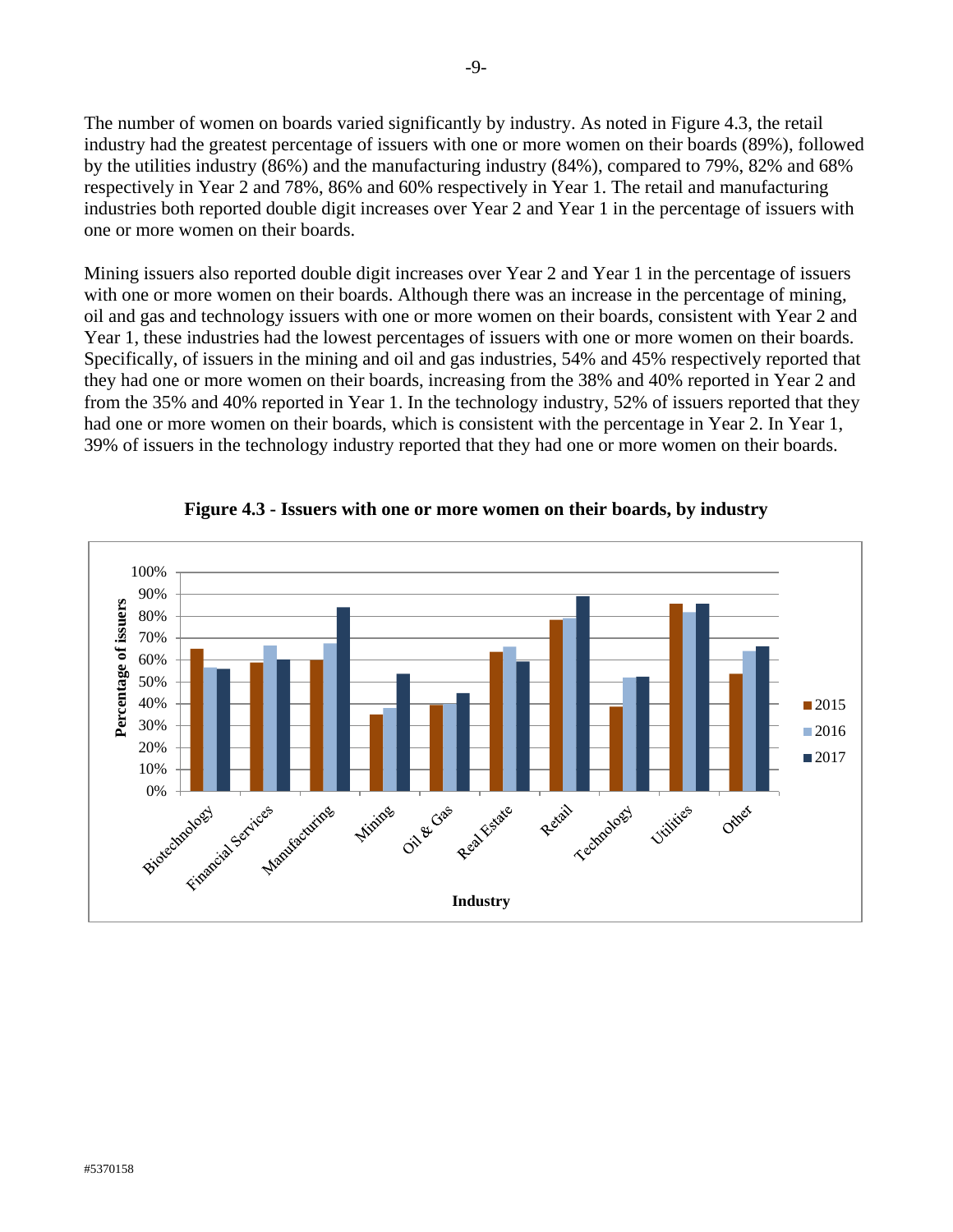As part of our year-over-year analysis, we also looked at each issuer to determine whether it filled any board vacancies during the year and, if so, the percentage of those positions that were filled by women. In our sample, 674 board seats were vacated during the year and 505 of those seats were filled. As noted in Figure 4.4, of these filled vacancies, 26% (131 seats) were filled by women and 74% (374 seats) were filled by men.



**Figure 4.4 – Filled board vacancies, by issuer size**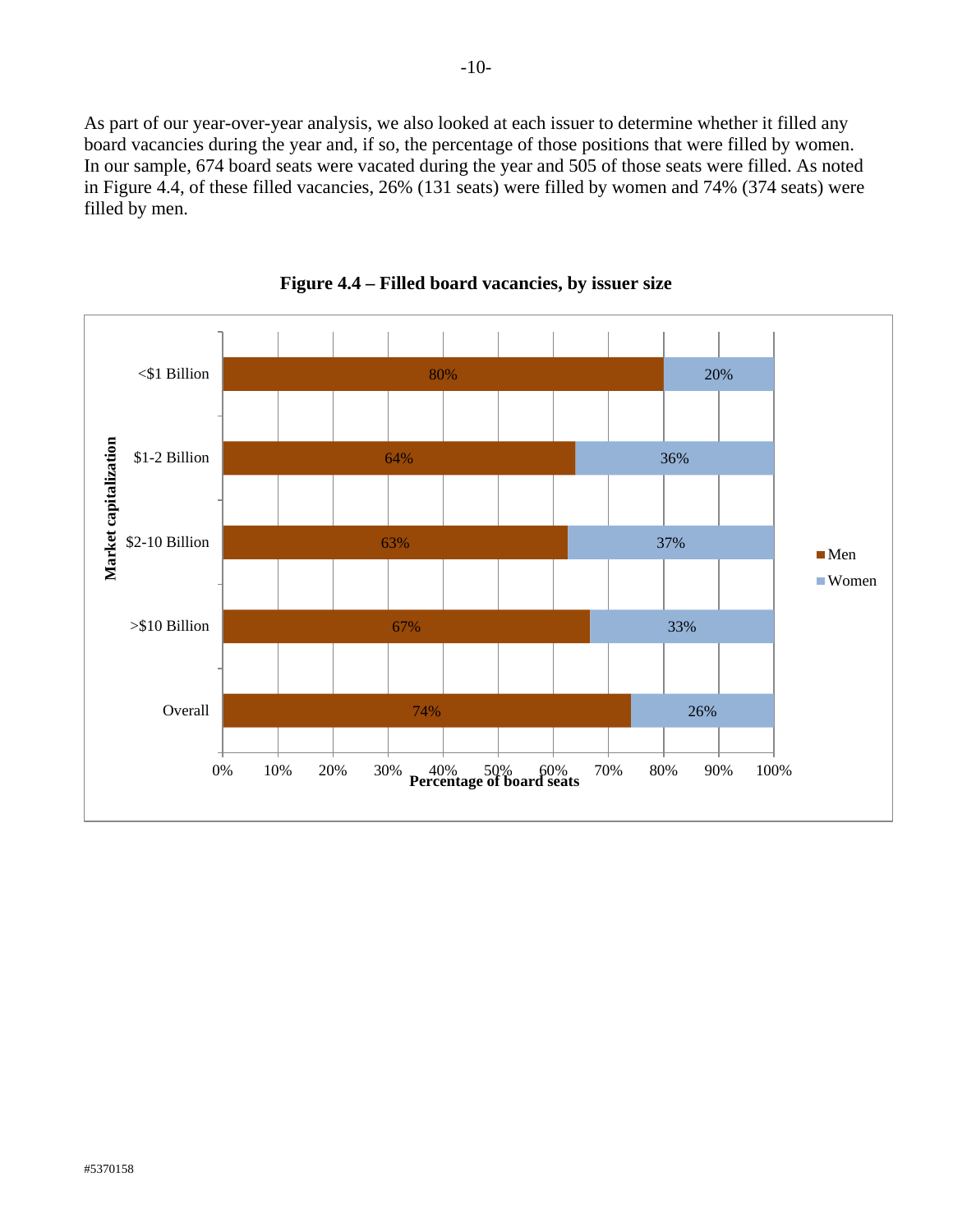#### *(ii) Executive officers*

Figure 4.5 illustrates that 62% of issuers that disclosed executive officer information had at least one woman in an executive officer position, which remained relatively consistent with the 59% reported in Year 2 and 60% reported in Year 1. The percentages for those issuers that had two women in executive officer positions as well as those that had three or more in such positions were also relatively consistent over the three years that were reviewed.

**Percentage of issuers with at least one woman in executive officer positions**





**Figure 4.5 –Women in executive officer positions (2015 – 2017) [12](#page-10-0)**

<span id="page-10-0"></span> $12$  Based on 598 issuers that provided the number of women in executive officer positions in 2015, 613 issuers in 2016, and 614 in 2017.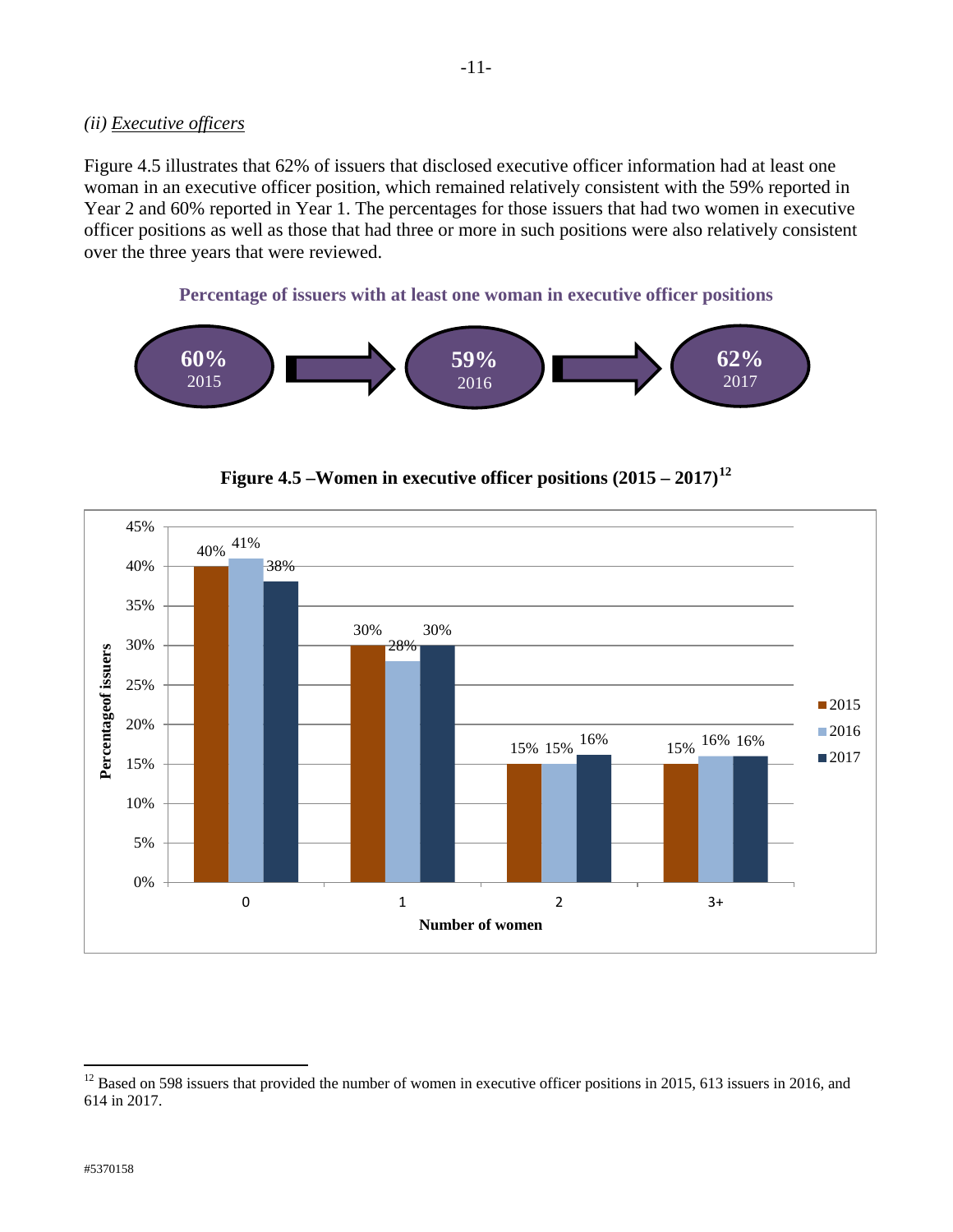As illustrated in Figure 4.6, the real estate and manufacturing industries had the highest percentage of issuers with one or more women in executive officer positions, whereas the mining and oil and gas industries had the lowest percentage of issuers with one or more women holding such positions. Specifically, 80% and 79% of issuers in the real estate and manufacturing industries that disclosed executive officer information had one or more women in executive officer positions, as compared to 76% and 81% respectively in Year 2, and 76% and 61% respectively in Year 1. Of issuers in the mining and oil and gas industries, 52% and 48% of issuers respectively had one or more women in executive officer positions compared to 49% and 46% in Year 2 and 52% and 49% in Year 1.

Figure 4.6 further illustrates that while there have been double digit increases since Year 1 in the percentage of issuers in the manufacturing industry with one or more women in executive officer positions, there has been a decrease in the percentage of issuers with one or more women in executive officer positions in certain industries, such as the retail industry.



**Figure 4.6 – Issuers with one or more women in executive officer positions, by industry**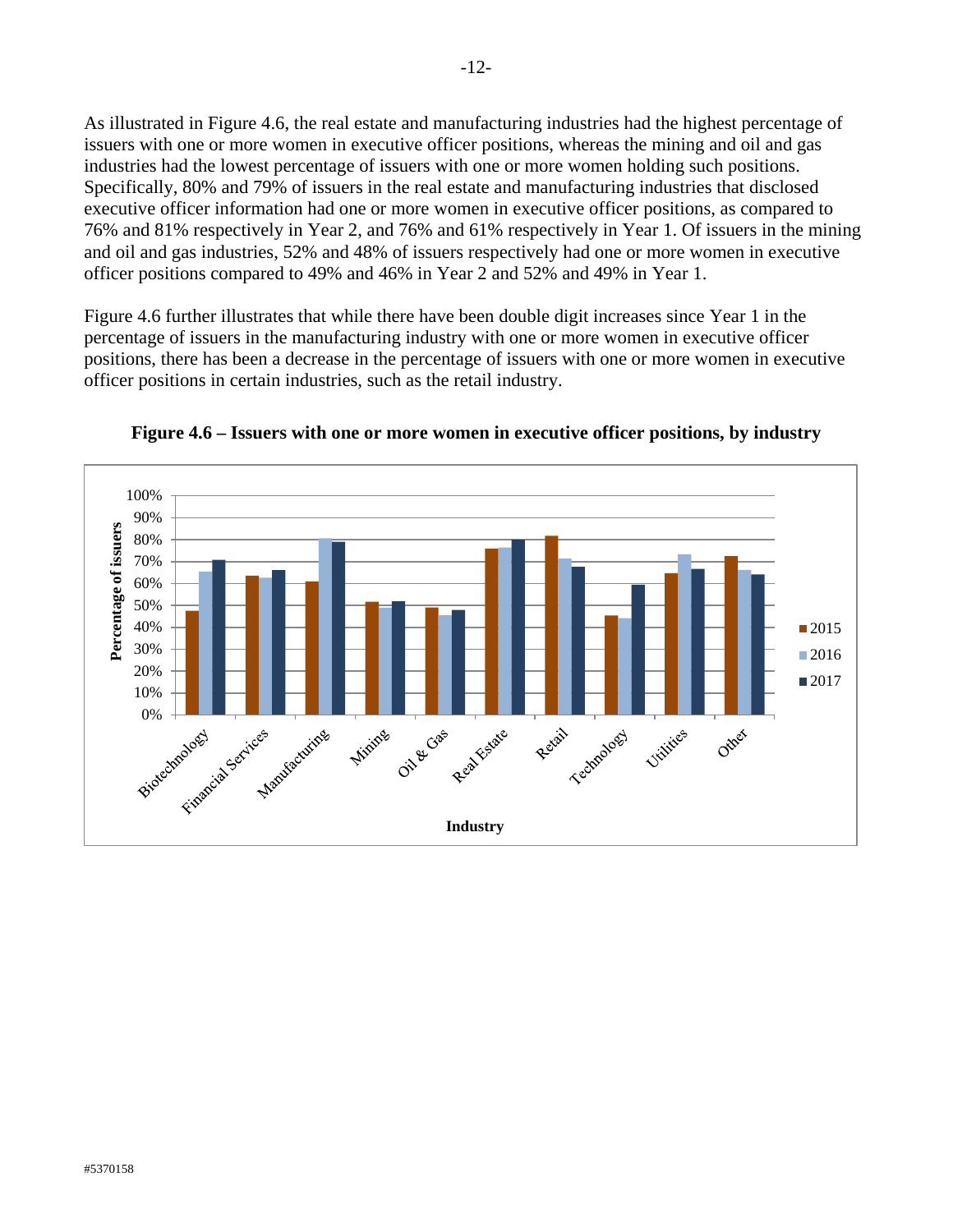## *B. Policies regarding the representation of women on the board[13](#page-12-0)*

*Disclosure about a written policy, if adopted, must describe how it relates to the identification of women directors* 

Of the issuers in the sample, 99% disclosed whether they had adopted a policy relating to the identification and nomination of women directors. Of the issuers that disclosed that they had not adopted such a policy, 94% disclosed why they had not done so.<sup>[14](#page-12-1)</sup>

Figure 4.7 illustrates that 35% of issuers disclosed they had adopted a policy relating to the identification and nomination of women directors, representing a significant increase over 21% in Year 2 and [15](#page-12-2)% in Year  $1<sup>15</sup>$  Issuers with a market capitalization of greater than \$1 billion were more likely to have adopted a policy than issuers with a market capitalization of less than \$1 billion. Further, 26% of issuers with a market capitalization of less than \$1 billion disclosed that they had adopted a policy relating to the identification and nomination of women directors compared to 14% in Year 2 and 10% in Year 1.

We noted that 53% of issuers disclosed that they did not adopt a policy relating to the identification and nomination of women directors, compared to 59% in Year 2 and 65% in Year 1. Approximately 11% of issuers had broader diversity policies that encompassed a range of characteristics such as: age, ethnicity, race, religion and sexual orientation. However, these policies did not have specific provisions relating to the identification and nomination of women directors.





<span id="page-12-1"></span><span id="page-12-0"></span><sup>&</sup>lt;sup>13</sup> Refer to Appendix A (Item 11 of Form 58-101F1).<br><sup>14</sup> A qualitative assessment of the disclosure was not the focus of this review for all Participating Jurisdictions.<br><sup>15</sup> While it was unclear from the disclosure whet

<span id="page-12-2"></span>have assumed this to be the case for the purposes of our review.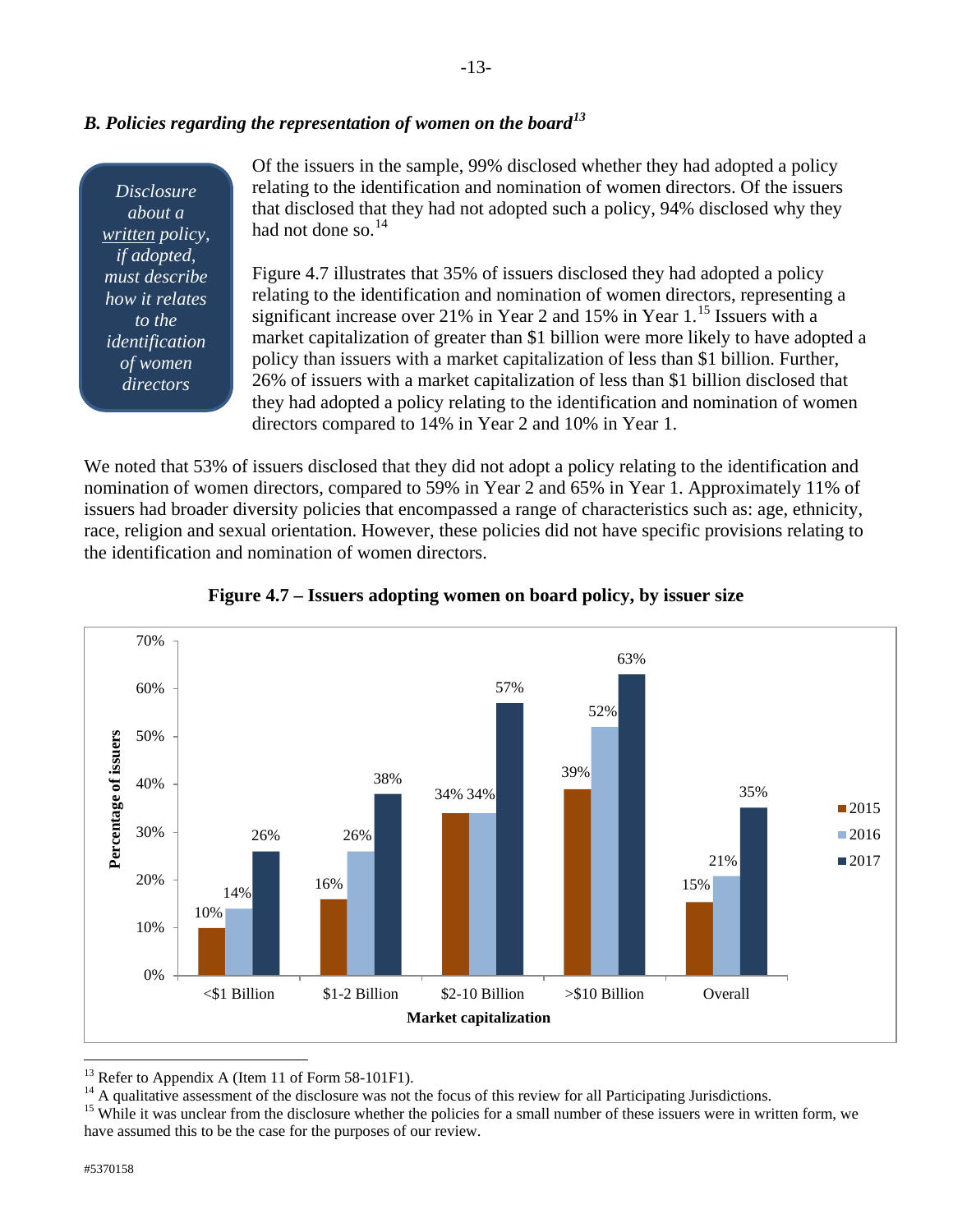Figures 4.8 and 4.9 illustrate that regardless of issuer size, those issuers that had adopted a policy relating to the representation of women on their boards had a higher percentage of women on their boards compared to issuers without such a policy. The 232 issuers that had adopted a policy relating to the representation of women on their boards had an average of 19% of women on their boards compared to issuers with no such policy, which had an average of 10% of women on their boards. The relationship between the adoption of a policy and the higher representation of women on an issuer's board has been consistent over the last three years. In Year 2 and Year 1, issuers with a policy relating to the representation of women on their boards had an average of 18% of women on their boards compared to issuers with no such policy, which averaged 10% in Year 2 and 9% in Year 1.



**Figure 4.8 - Policy setting and percentage of women on boards, by issuer size**

**Figure 4.9 - Policy setting and percentage of women on boards, by year[16](#page-13-0)**



<span id="page-13-0"></span><sup>&</sup>lt;sup>16</sup> The policy results in this figure are based on 232 issuers that had adopted a policy in 2017, 141 issuers in 2016 and 111 issuers in 2015.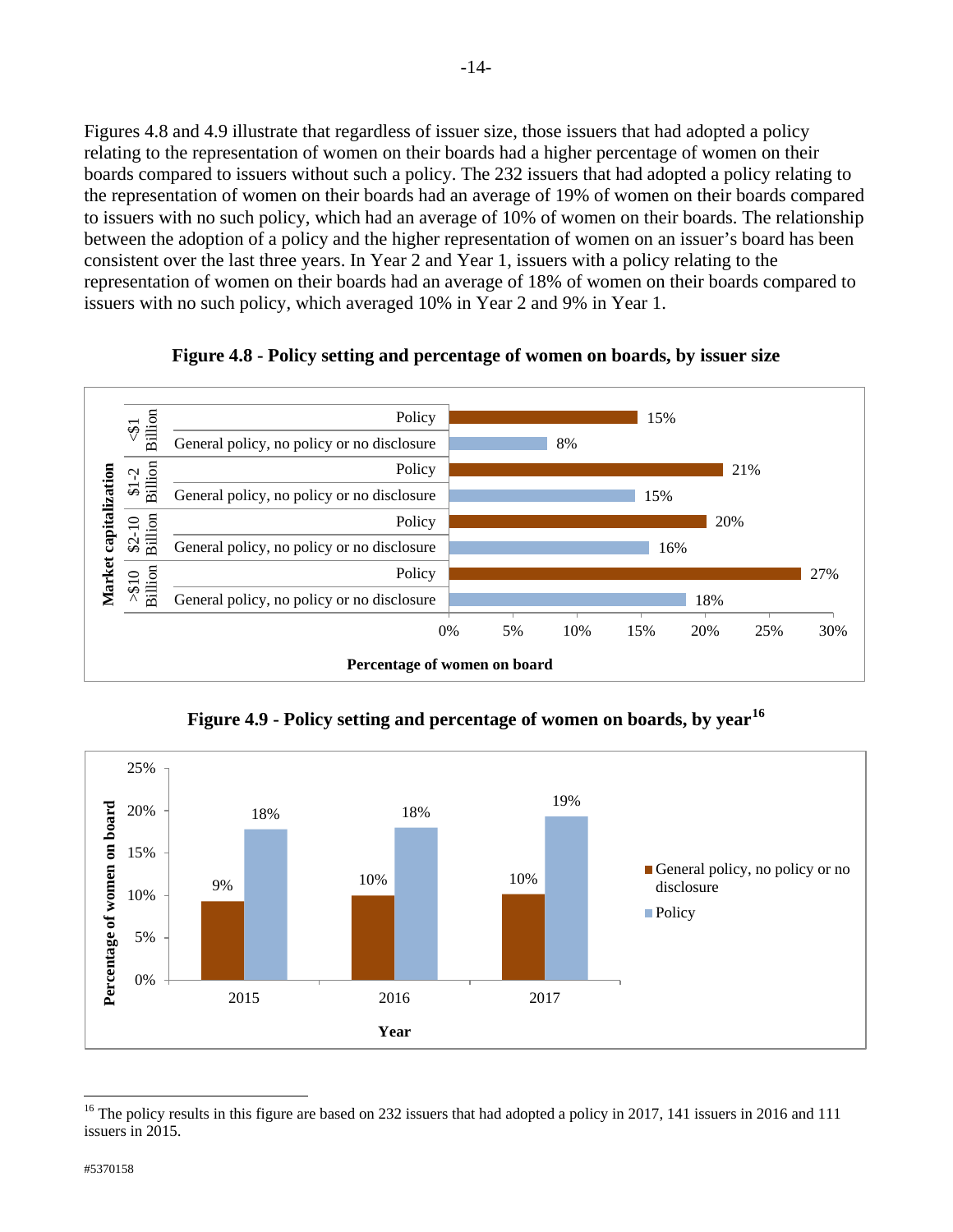### *C. Issuer's targets regarding the representation of women on the board and in executive officer positions[17](#page-14-0)*

Of the issuers sampled, 96% disclosed whether they had set targets for the representation of women on their boards, while 95% disclosed whether they did so for the representation of women in executive officer positions. Where no such targets were set, 94% of issuers disclosed that fact and why they had not done so in connection with the representation of women on their board, while 93% did so in connection with the representation of women in executive officer positions.<sup>[18](#page-14-1)</sup>

As outlined in Figure 4.10, targets for the representation of women on their boards were set by 11% of issuers, representing an increase from 9% in Year 2 and 7% in Year 1. Issuers set various types of targets such as:

- percentage or number of female board members; and
- percentage or number of female independent directors.

Certain issuers also set staggered targets that extended over a period of years. Of issuers that set targets relating to the percentage of women on their boards, 90% set a target of 25% or greater.

Of issuers that adopted targets for the representation of women on their boards, 86% provided disclosure regarding their progress in achieving their targets. Of issuers with board targets, 57% had already achieved their stated target.

Figure 4.10 also illustrates the relationship between the market capitalization of issuers and the setting of targets for the representation of women on boards. Approximately one third of issuers with a market capitalization of greater than \$10 billion adopted such targets compared to 6% of issuers with a market capitalization of less than \$1 billion.

A variety of reasons were disclosed by issuers for not adopting targets for the representation of women on their boards and issuers often cited multiple reasons. The most common reasons cited include:

*If the issuer has adopted a target, it must disclose the annual and cumulative progress in achieving the target*

- candidates are selected based on merit (64%);
- targets would not be effective or are arbitrary  $(12\%)$ ;
- targets are unduly restrictive  $(11\%)$ ;
- issuers want to select candidates from the broadest talent pool (11%); and
- it would not be in the issuer's or shareholders' best interest (10%).

Formal targets for the representation of women in executive officer positions were set by 3% of issuers compared to 2% of issuers in Year 2 and Year 1.

 $\overline{a}$ 

<span id="page-14-1"></span><span id="page-14-0"></span><sup>&</sup>lt;sup>17</sup> Refer to Appendix A (Item 14 of Form 58-101F1).<br><sup>18</sup> A qualitative assessment of the disclosure was not the focus of this review for all Participating Jurisdictions.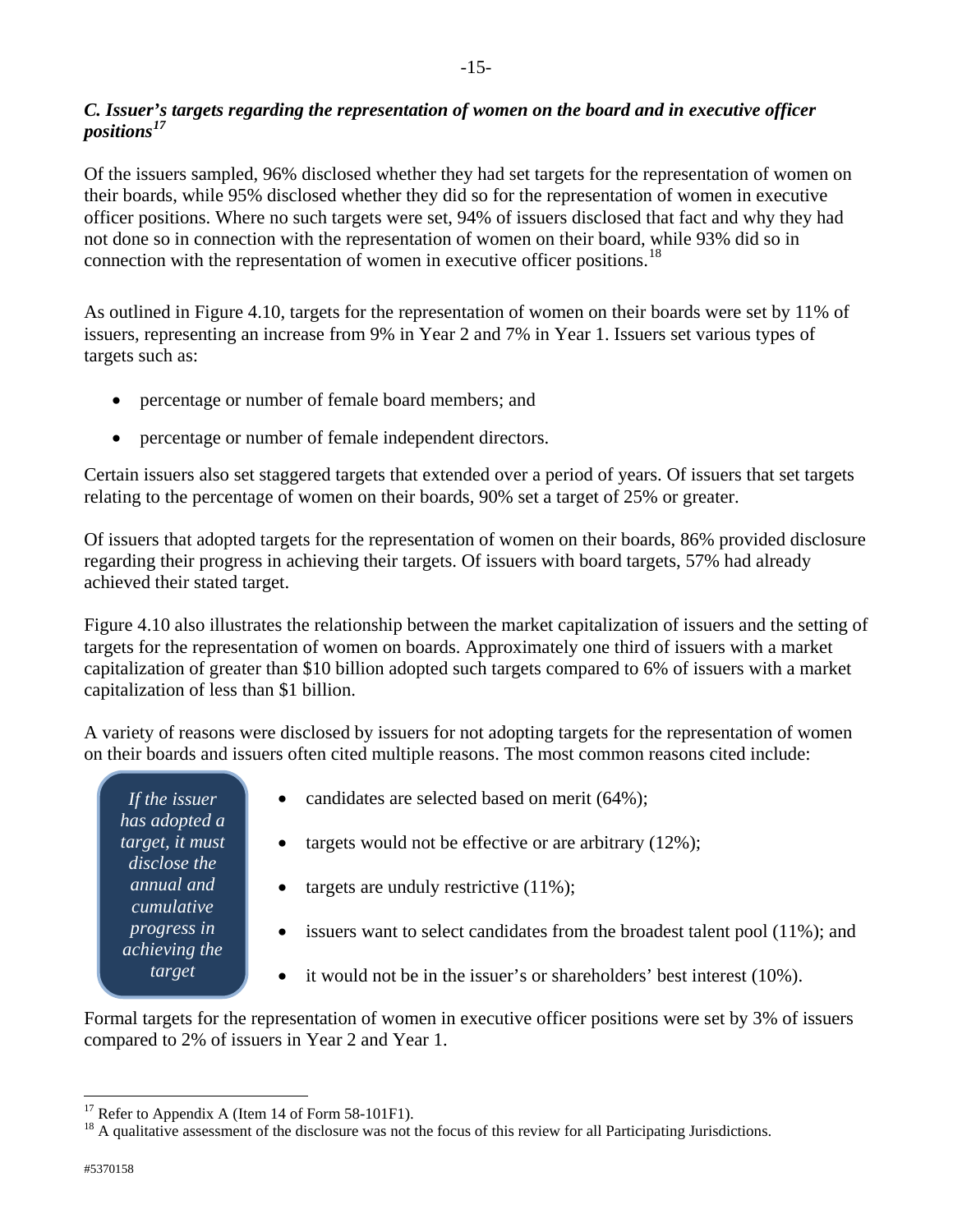



As illustrated in Figure 4.11, regardless of market capitalization, there was a higher representation of women on the boards of issuers that had adopted board targets, compared to issuers without targets. Issuers that had adopted board targets had an average of 26% of female representation on their boards, compared to issuers without targets that had an average of 12% of female representation on their boards. However, we also noted that the representation of women on boards of issuers that had not adopted targets increased from Year 2, except for issuers with a market capitalization of greater than \$10 billion.



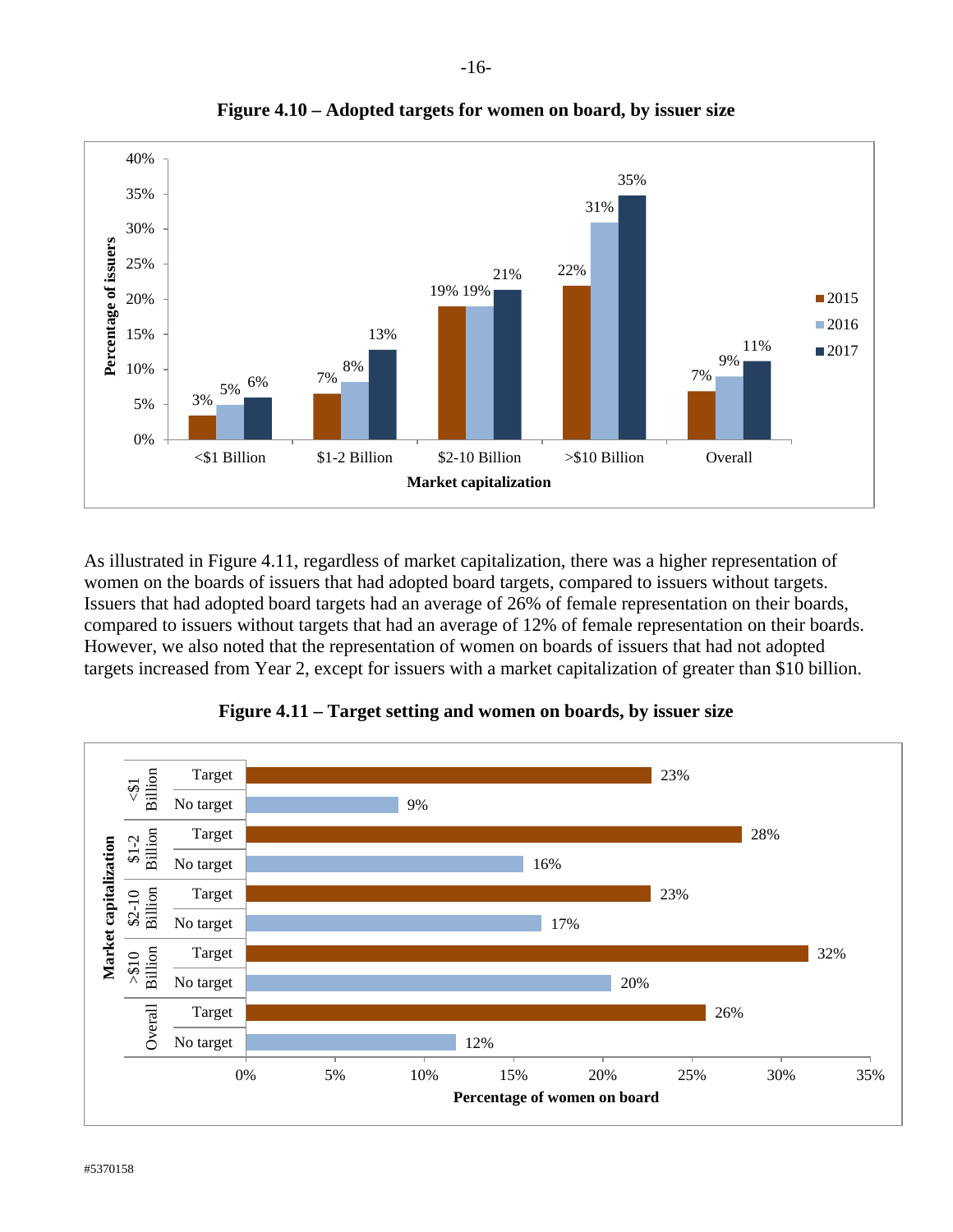### *D. Consideration of the representation of women in the director identification and selection process[19](#page-16-0)and consideration of the representation of women in executive officer appointments[20](#page-16-1)*

*If the issuer considers the representation of women, it must disclose how it is considered*

Of the issuers in the sample, 87% disclosed whether they considered the level of representation of women on their boards, while 84% disclosed whether they considered the level of representation of women in executive officer positions. 37% of issuers that disclosed they consider the representation of women provided disclosure as to how it was considered for their boards, while 34% of issuers did so for their executive officer positions. Where the level of representation of women on their boards or in their executive officer positions was not considered, 99% of issuers disclosed the reasons for not doing so for their boards, while 96% did so for their executive officer positions.<sup>[21](#page-16-2)</sup>

In our sample, 65% of issuers disclosed that they considered the representation of women on their boards as part of their director identification and nominating process compared to 66% in Year 2 and 60% in Year 1. For executive officer appointments, 58% of issuers disclosed that they considered the representation of women when making such appointments in both the current year and Year 2, compared to 53% of issuers in Year 1.

Similar to Year 2 and Year 1, the most common explanation provided by issuers that did not consider the representation of women in their board appointments (83%) or in their executive officer positions (80%) was that their selection was based on merit.

We continue to observe issuers simply disclosing that they consider the representation of women for both their board and executive officer positions without further elaboration. More clarification and detail of how they do so is necessary for the disclosure to be meaningful.

## *E. Director term limits and other mechanisms of board renewal[22](#page-16-3)*

Of the issuers sampled, 98% disclosed whether they had adopted director term limits, other mechanisms of board renewal or both. Of issuers that had not adopted these measures, 97% disclosed their reasons for not doing so.<sup>[23](#page-16-4)</sup> The most common reason disclosed was that director terms limits may negatively impact the continuity and experience on the board.

In our sample, 21% of issuers disclosed that they had adopted director term limits, compared to 20% in Year 2 and 19% in Year 1. As illustrated by Figure 4.12, issuers adopted different forms of director term limits, with:

- 50% adopting age limits,
- 23% adopting tenure limits, and
- 27% adopting both age and tenure limits.

*If an issuer discloses that it has mechanisms for board renewal, it must describe them including how those mechanisms contribute to board renewal*

<sup>&</sup>lt;sup>19</sup> Refer to Appendix A (Item 12 of Form 58-101F1).

<span id="page-16-2"></span><span id="page-16-1"></span><span id="page-16-0"></span><sup>&</sup>lt;sup>20</sup> Refer to Appendix A (Item 13 of Form 58-101F1).<br><sup>21</sup> A qualitative assessment of the disclosure was not the focus of this review for all Participating Jurisdictions.<br><sup>22</sup> Refer to Appendix A (Item 10 of Form 58-101F1

<span id="page-16-3"></span>

<span id="page-16-4"></span>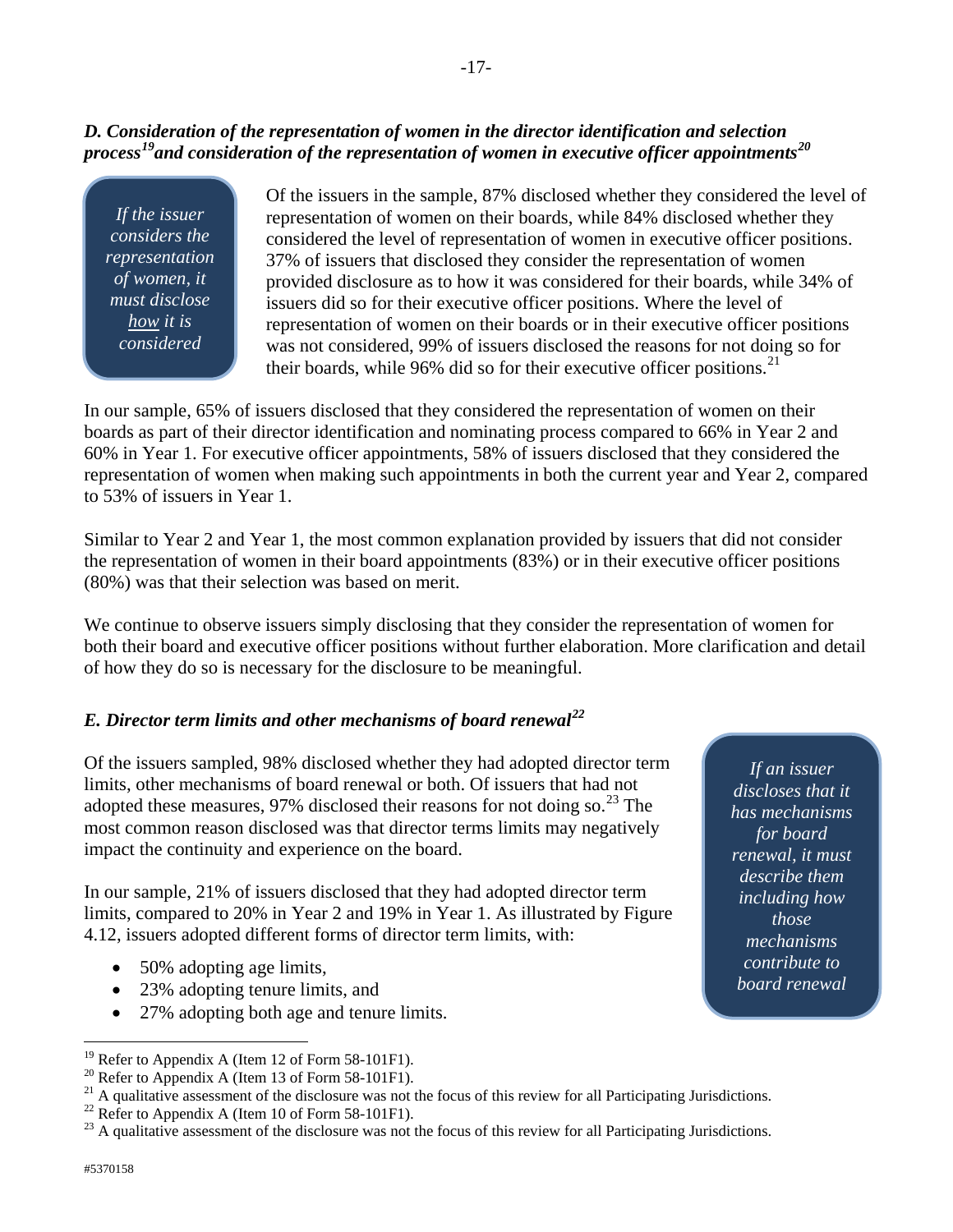In addition, many issuers continued to point out that they had other mechanisms of board renewal that they had adopted, but they did not adequately describe them. Many of these issuers disclosed that they conduct regular assessments of their boards and committees for effectiveness and contribution (as required under Item 9 of Form 58-101F1); however, they often did not explain how those assessments contribute to board renewal. An example would be disclosing that a negative assessment could contribute to board renewal by creating a vacancy.





## <span id="page-17-0"></span>**5. Disclosure Deficiencies**

In our review, we noted disclosure deficiencies in five areas, where the disclosure was often vague or boilerplate in nature, or was not provided at all. We draw issuers' attention to the following disclosure requirements, where these deficiencies were noted:

- Disclosure of both the number and percentage of women on the issuer's board and in its executive officer positions each year.
- If the issuer discloses that it has adopted a written policy regarding the representation of women on its board, a description of that policy, including a clear explanation of how the policy applies to the identification of women directors.
- If the issuer discloses that it has adopted targets regarding the representation of women on its board and in its executive officer positions, annual and cumulative progress in achieving the targets.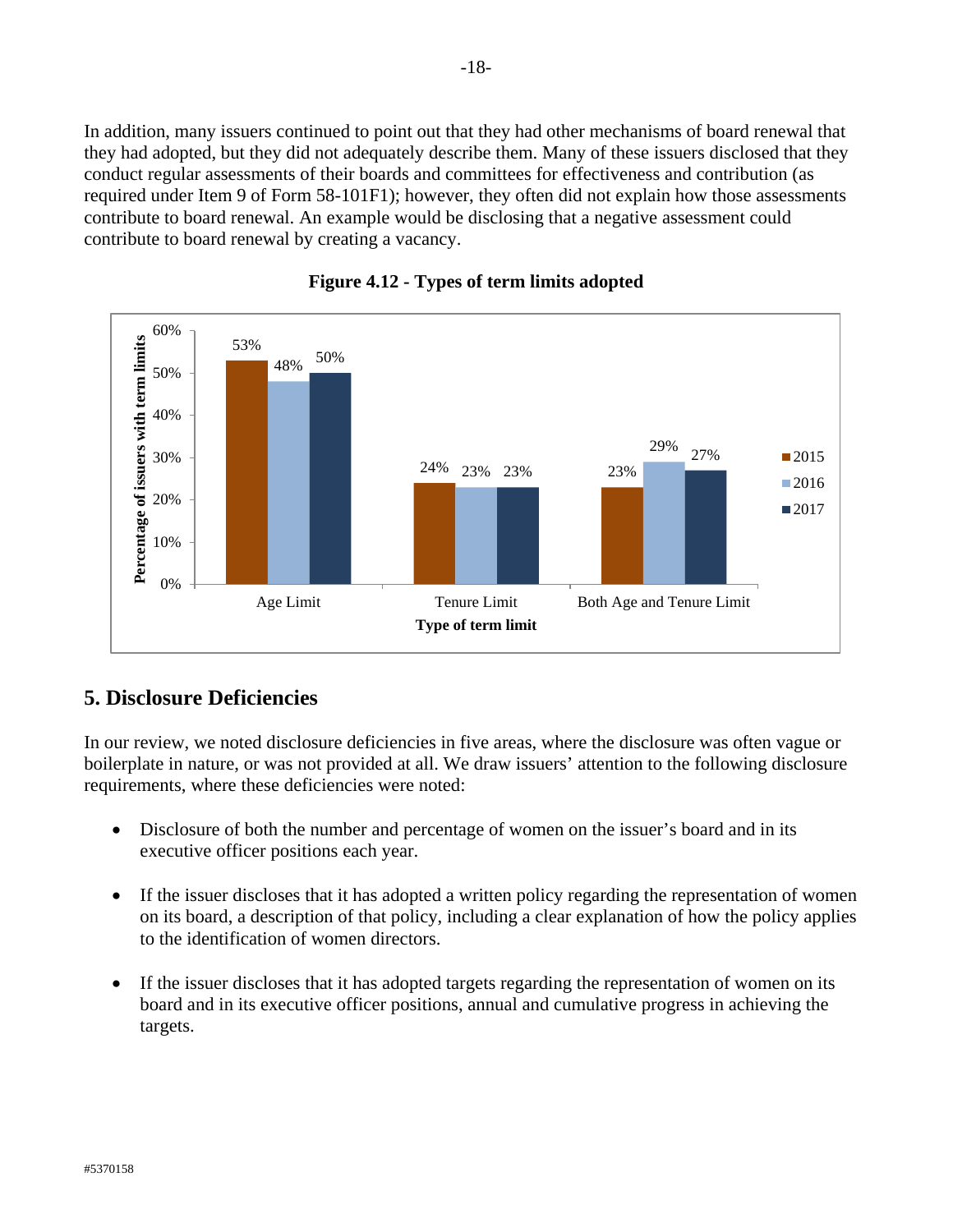- If the issuer discloses that it considers the representation of women in the director identification and selection process and/or when making executive officer appointments, a description of how it does so.
- If the issuer discloses that it has adopted term limits or other mechanisms of board renewal, a description of those limits or other mechanisms and how they contribute to board renewal.

Issuers must provide the disclosure required by the WB/EP Rules. Failure to comply with these requirements could result in regulatory action. We will continue to monitor issuers' corporate governance disclosure related to the representation of women on boards and in executive officer positions.

## <span id="page-18-0"></span>**6. Conclusion and Questions**

This Staff Notice reports the findings of our third review of corporate governance disclosure required by the WB/EP Rules. It also compares the findings of this review with the reviews we conducted in Year 2 and Year 1. The WB/EP Rules are intended to provide transparency to assist investors when making voting and investment decisions. This objective is most effectively achieved if the disclosure provides a clear description of the corporate governance practices that an issuer has adopted in relation to women on boards and in executive officer positions, or the reasons for not adopting such practices, as the case may be.

Please refer your questions to any of the following:

#### **Ontario Securities Commission**

Jo-Anne Matear Manager, Corporate Finance 416-593‐2323 jmatear@osc.gov.on.ca

Sandra Heldman Senior Accountant, Corporate Finance 416-593-2355 sheldman@osc.gov.on.ca

Rick Whiler Senior Accountant, Corporate Finance 416-593-8127 rwhiler@osc.gov.on.ca

Katie DeBartolo Accountant, Corporate Finance 416-593-2166 kdebartolo@osc.gov.on.ca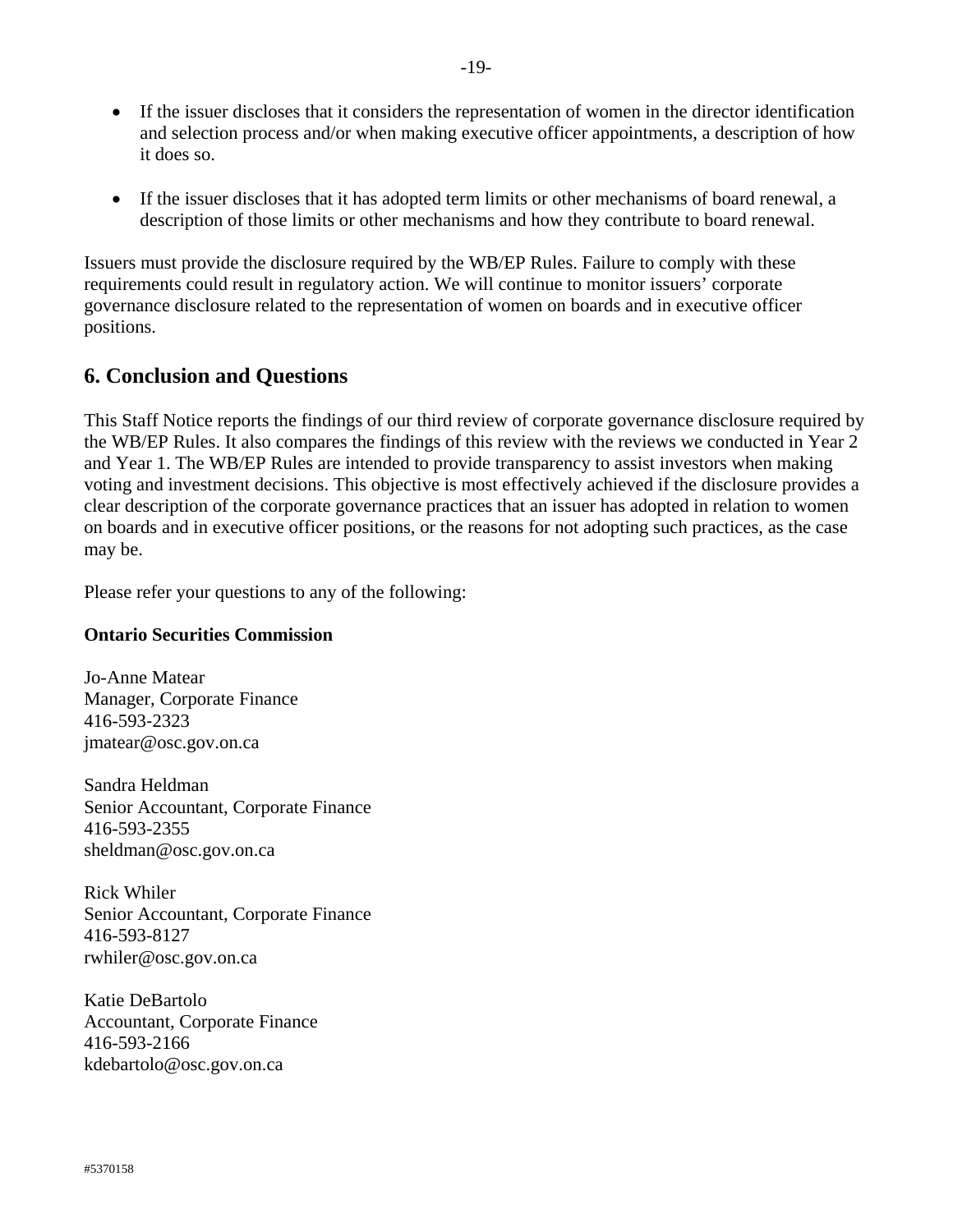#### **Alberta Securities Commission**

Kari Horn General Counsel 403-297-4698 kari.horn@asc.ca

Alison Trollope Director, Communications & Investor Education 403-297-2664 alison.trollope@asc.ca

Cheryl McGillivray Manager, Corporate Finance 403-297-3307 cheryl.mcgillivray@asc.ca

#### **Financial and Consumer Affairs Authority of Saskatchewan**

Tony Herdzik Deputy Director, Corporate Finance / Securities 306-787-5849 tony.herdzik@gov.sk.ca

#### **The Manitoba Securities Commission**

Wayne Bridgeman Deputy Director, Corporate Finance Securities Division 204-945-4905 Toll-free: 1-800-655-5244 (MB only) wayne.bridgeman@gov.mb.ca

#### **Autorité des marchés financiers**

Martin Latulippe Director, Continuous Disclosure 514-395-0337, ext. 4331 Toll-free: 1-877-525-0337, ext. 4331 martin.latulippe@lautorite.qc.ca

Nadine Gamelin Senior Analyst, Continuous Disclosure 514-395-0337, ext. 4417 Toll-free: 1-877-525-0337, ext. 4417 nadine.gamelin@lautorite.qc.ca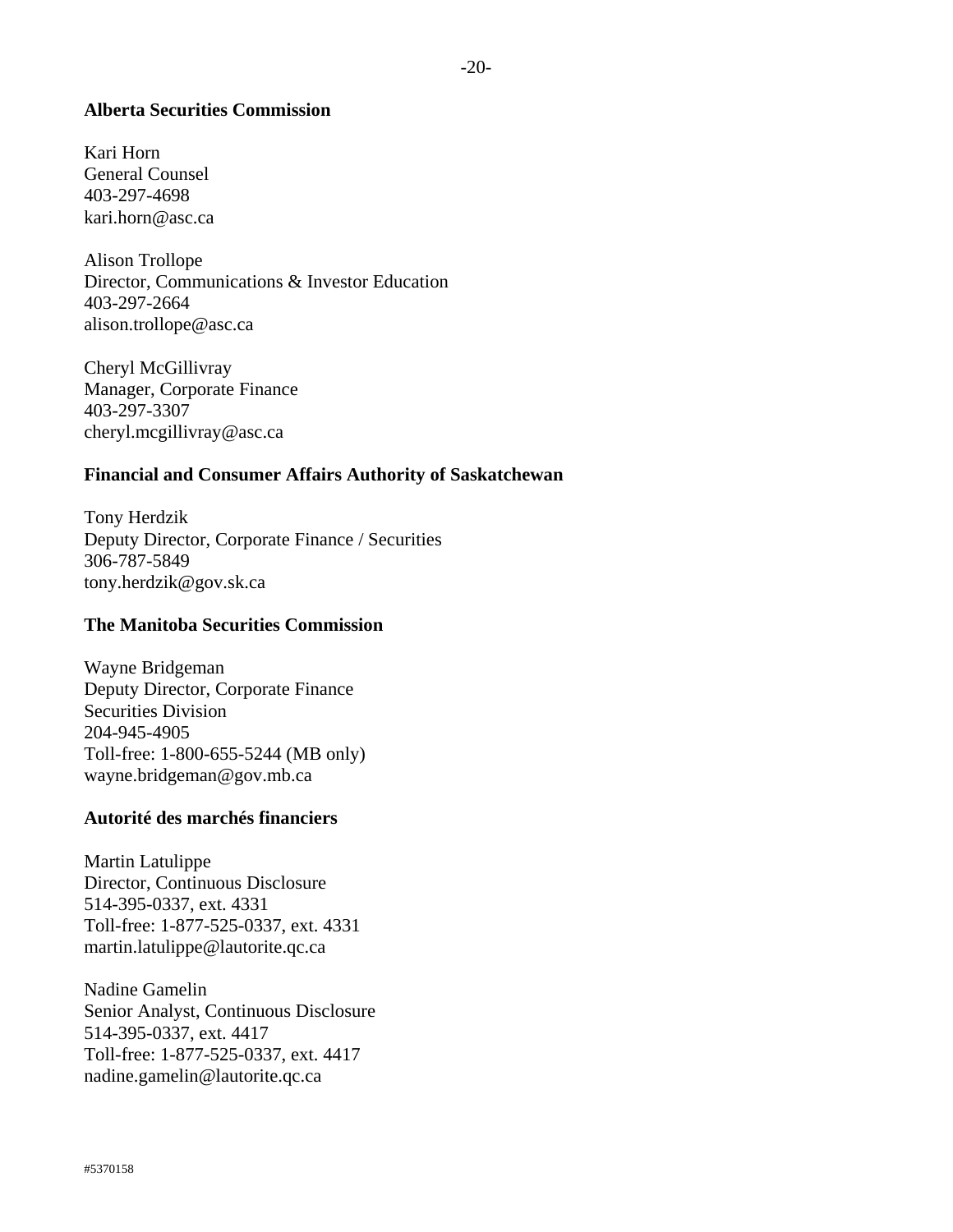Diana D'Amata Senior Regulatory Advisor, Continuous Disclosure 514 395-0337, ext. 4386 Toll-free: 1-877-525-0337, ext. 4386 Diana.Damata@lautorite.qc.ca

### **Financial and Consumer Services Commission (New Brunswick)**

Ella-Jane Loomis Senior Legal Counsel, Securities 506-658-2602 ella-jane.loomis@fcnb.ca

#### **Nova Scotia Securities Commission**

Heidi Schedler Senior Enforcement Counsel 902-424-7810 Toll-free: 1-855-424-2499 heidi.schedler@novascotia.ca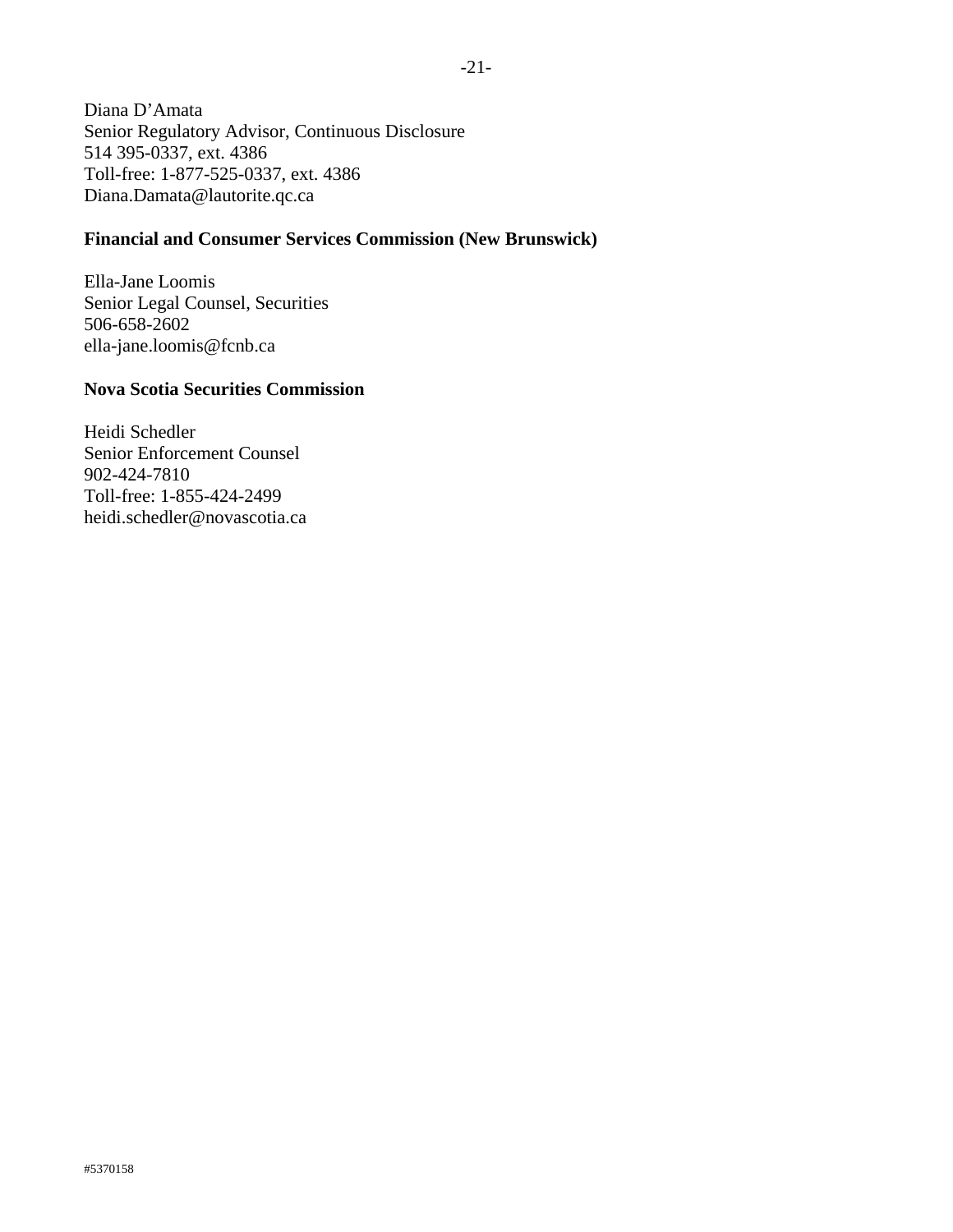-22-

#### *Appendix A: Summary of Form 58-101F1 Corporate Governance Disclosure related to the WB/EP Rules*

<span id="page-21-0"></span>

| <b>Item 10. Director</b><br><b>Term Limits and</b><br><b>Other Mechanisms</b><br>of Board Renewal                                                                | Disclose whether or not the issuer has adopted term limits for the directors on its<br>board or other mechanisms of board renewal and, if so, include a description of<br>those director term limits or other mechanisms of board renewal. If the issuer has<br>not adopted director term limits or other mechanisms of board renewal, disclose<br>why it has not done so.                                                                                                                                                                                                                                                                                                                                            |
|------------------------------------------------------------------------------------------------------------------------------------------------------------------|-----------------------------------------------------------------------------------------------------------------------------------------------------------------------------------------------------------------------------------------------------------------------------------------------------------------------------------------------------------------------------------------------------------------------------------------------------------------------------------------------------------------------------------------------------------------------------------------------------------------------------------------------------------------------------------------------------------------------|
| <b>Item 11. Policies</b><br><b>Regarding the</b><br><b>Representation of</b><br><b>Women on the</b><br><b>Board</b>                                              | (a) Disclose whether the issuer has adopted a written policy relating to the<br>identification and nomination of women directors. If the issuer has not adopted<br>such a policy, disclose why it has not done so.<br>(b) If an issuer has adopted a policy referred to in (a), disclose the following in<br>respect of the policy:<br>(i) a short summary of its objectives and key provisions,<br>(ii) the measures taken to ensure that the policy has been effectively<br>implemented,<br>(iii) annual and cumulative progress by the issuer in achieving the<br>objectives of the policy, and<br>(iv) whether and, if so, how the board or its nominating committee<br>measures the effectiveness of the policy. |
| Item 12.<br><b>Consideration of</b><br>the Representation<br>of Women in the<br><b>Director</b><br><b>Identification and</b><br><b>Selection Process</b>         | Disclose whether and, if so, how the board or nominating committee considers<br>the level of representation of women on the board in identifying and nominating<br>candidates for election or reelection to the board. If the issuer does not consider<br>the level of representation of women on the board in identifying and nominating<br>candidates for election or re-election to the board, disclose the issuer's reasons for<br>not doing so.                                                                                                                                                                                                                                                                  |
| <b>Item 13.</b><br><b>Consideration</b><br><b>Given to the</b><br><b>Representation of</b><br><b>Women</b> in<br><b>Executive Officer</b><br><b>Appointments</b> | Disclose whether and, if so, how the issuer considers the level of representation of<br>women in executive officer positions when making executive officer<br>appointments. If the issuer does not consider the level of representation of women<br>in executive officer positions when making executive officer appointments,<br>disclose the issuer's reasons for not doing so.                                                                                                                                                                                                                                                                                                                                     |
| Item 14. Issuer's<br><b>Targets Regarding</b><br>the Representation<br>of Women on the<br><b>Board and in</b><br><b>Executive Officer</b><br><b>Positions</b>    | (a) For purposes of this Item, a "target" means a number or percentage, or a range<br>of numbers or percentages, adopted by the issuer of women on the issuer's board<br>or in executive officer positions of the issuer by a specific date.<br>(b) Disclose whether the issuer has adopted a target regarding women on the<br>issuer's board. If the issuer has not adopted a target, disclose why it has not done<br>SO.<br>(c) Disclose whether the issuer has adopted a target regarding women in<br>executive officer positions of the issuer. If the issuer has not adopted a target,<br>disclose why it has not done so.                                                                                       |